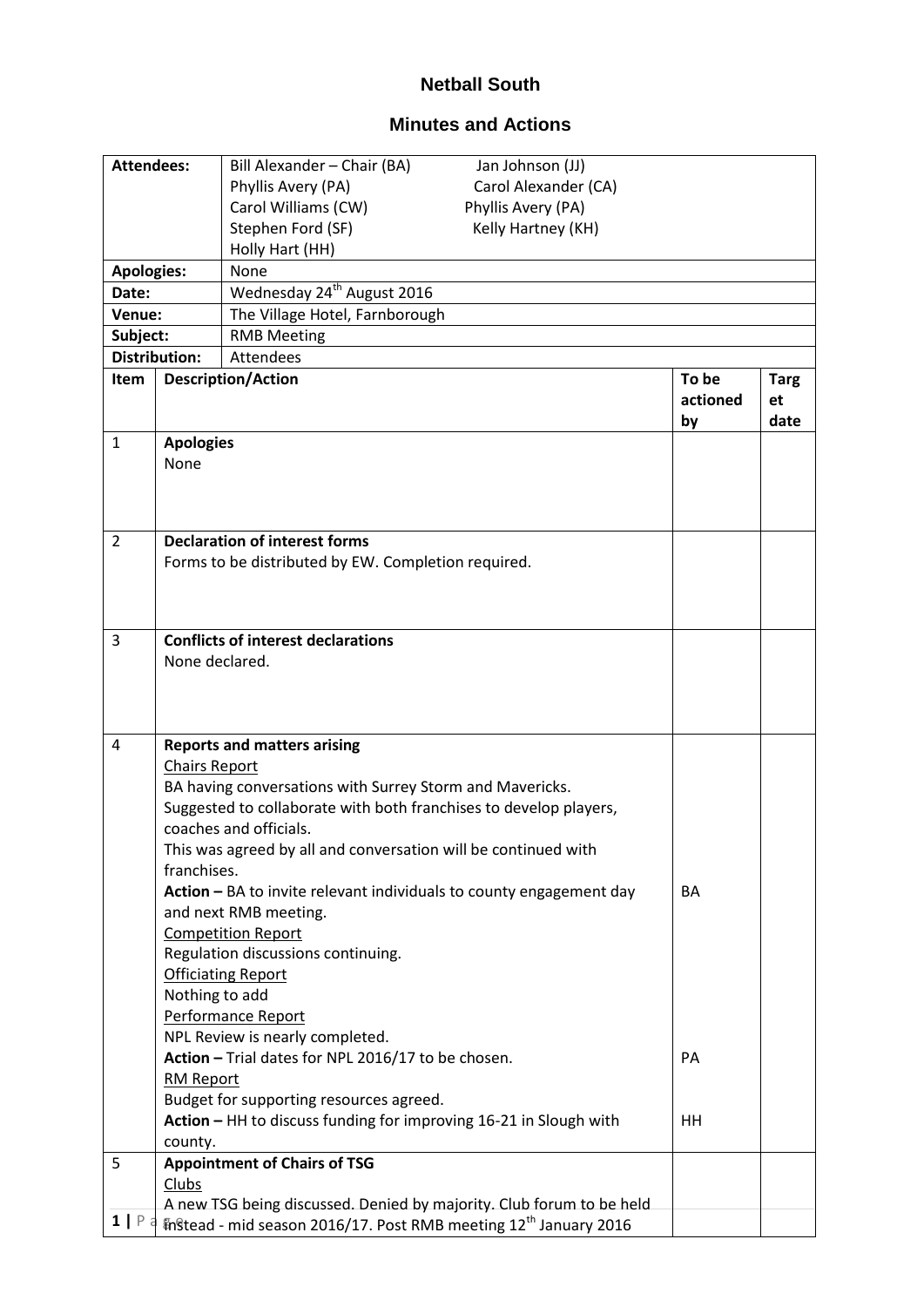|                | 7.30-9.30pm.                                                                      |        |  |  |  |
|----------------|-----------------------------------------------------------------------------------|--------|--|--|--|
|                | Action - EW to contact The Village to secure larger room.                         | EW     |  |  |  |
|                | Coaching                                                                          |        |  |  |  |
|                | SF now Coaching TSG Chair                                                         |        |  |  |  |
|                | Competition                                                                       |        |  |  |  |
|                | CA to continue as Competition TSG Chair                                           |        |  |  |  |
|                | <b>Officiating</b>                                                                |        |  |  |  |
|                | CW to continue as Officiating TSG Chair                                           |        |  |  |  |
|                | Performance                                                                       |        |  |  |  |
|                | BA to take on Performance TSG Chair with PA's support and                         |        |  |  |  |
|                | involvement.                                                                      |        |  |  |  |
|                | Action - TSG meeting minutes to be emailed to EW who will then                    | EW/All |  |  |  |
|                | circulate to board.                                                               |        |  |  |  |
| 6              | <b>Update on accounts</b>                                                         |        |  |  |  |
|                | Accounting software called Sage being used.                                       |        |  |  |  |
|                | Low period.                                                                       |        |  |  |  |
|                | Action - KH to attend next TSG meetings.                                          | KH     |  |  |  |
|                | Plan to monthly reporting.                                                        |        |  |  |  |
| $\overline{7}$ | <b>AGM Date and End of Year</b>                                                   |        |  |  |  |
|                | AGM                                                                               |        |  |  |  |
|                | In line with affiliation period. Date agreed as Tuesday 5 <sup>th</sup> September |        |  |  |  |
|                | 7.30pm.                                                                           |        |  |  |  |
|                | Action - Booking to be made at The Village.                                       | EW     |  |  |  |
|                | <b>End of Year</b>                                                                |        |  |  |  |
|                | In line with new season. Suggested end of July/August.                            |        |  |  |  |
|                | Agreed end of July.                                                               |        |  |  |  |
| 8              | <b>Goalden Globe Awards 2017 Date</b>                                             |        |  |  |  |
|                | Provisional date $-9^{th}$ June (Evening)                                         |        |  |  |  |
|                | Action - Check availability of The Village                                        | EW     |  |  |  |
| 9              | <b>Governance revisit</b>                                                         |        |  |  |  |
|                | Discussion on all governance documents and their relevance on                     |        |  |  |  |
|                | website.                                                                          |        |  |  |  |
|                | Code of Conduct of TSG, RMB terms of reference, voluntary and NS                  |        |  |  |  |
|                | TOR, Terms of reference of TSG, NS Coaching vision and mission                    |        |  |  |  |
|                | statement, and NS constitution.                                                   |        |  |  |  |
|                | It is agreed that documents should still be available.                            |        |  |  |  |
|                | Code of conduct has been reviewed recently.                                       |        |  |  |  |
|                | Action - Performance, Coaching and Officiating to have been reviewed              | BA     |  |  |  |
|                | and signed off by next RMB meeting.                                               |        |  |  |  |
|                |                                                                                   |        |  |  |  |
|                | NS will keep up to EN strategic plans.                                            |        |  |  |  |
|                |                                                                                   |        |  |  |  |
|                | All TSGs to be reviewed every two years. Board are happy that TSG                 |        |  |  |  |
|                | changes every 3 years.                                                            |        |  |  |  |
|                |                                                                                   |        |  |  |  |
|                | Asked if new member wants to join the board, individual will join with            |        |  |  |  |
|                |                                                                                   |        |  |  |  |
|                | the next meeting and take on events and communication.                            |        |  |  |  |
|                |                                                                                   |        |  |  |  |
|                | Action - Communication via website. BA to circulate changes and                   | EW/BA  |  |  |  |